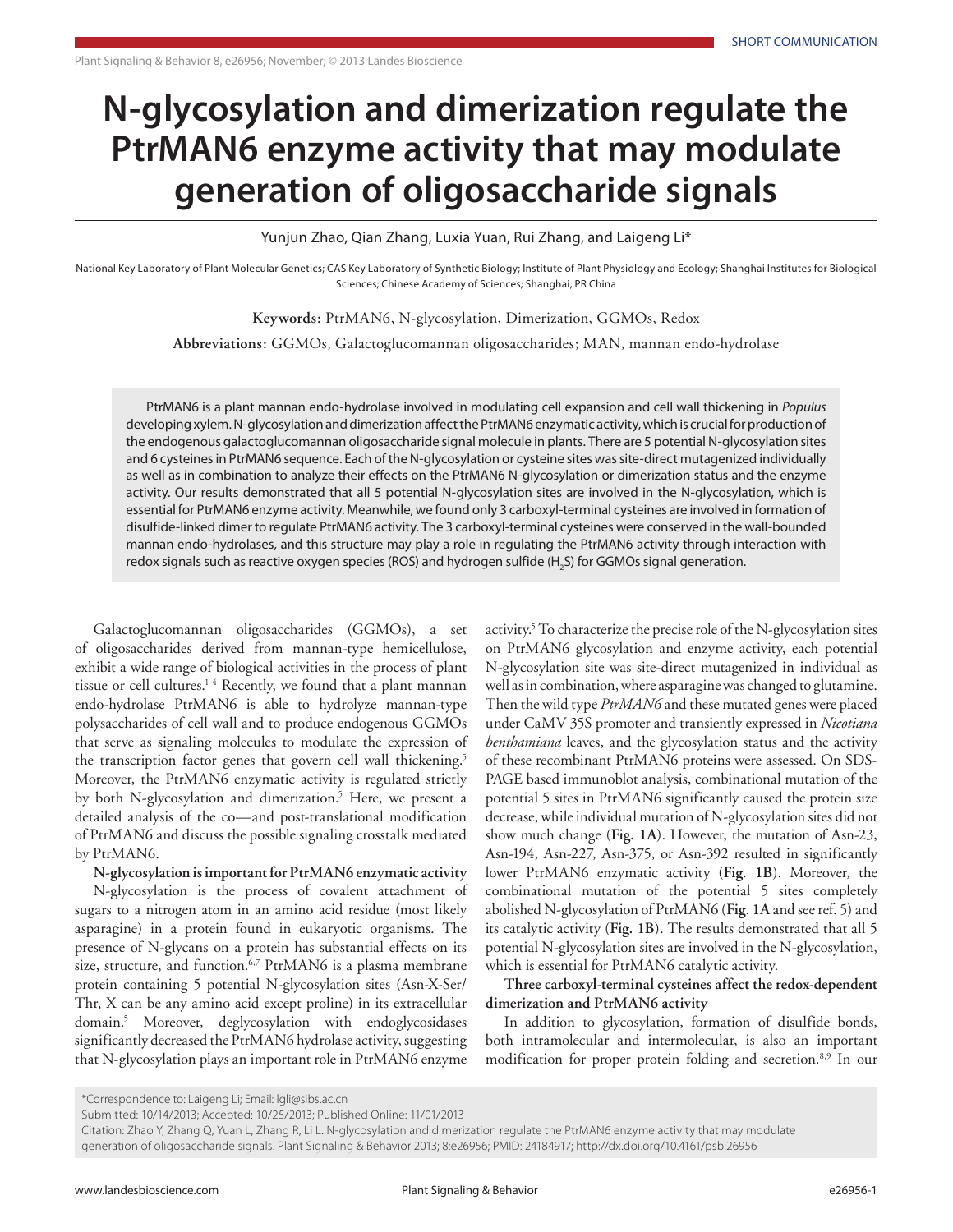

**Figure 1.** N-glycosylation is essential for PtrMAN6 enzyme activity. (**A**) Equal volumes of total proteins from tobacco leaves with transient transformation of empty vector (CK), wild type *PtrMAN6* (PtrMAN6), or N-glycosylation site mutants were electrophoresed on 10% SDS-PAGE gels under reducing condition and detected with immunoreactions of anti-PtrMAN6 IgG. N1Q, N2Q, N3Q, N4Q, and N5Q indicate changes of Asn-23, Asn-194, Asn-227, Asn-375, and Asn-392 to Gln mutations, respectively. N12345Q indicates the combinational mutation of the 5 sites. (**B**) Effect of Asn to Gln mutant on PtrMAN6 activity. Proteins were extracted from transformed tobacco leaves and their activity was determined according to the previous study.<sup>5</sup> Different letters indicate significant difference at p < 0.05 level by LSD test. Error bars represent the SE of 3 measurements. (**C**) N-glycosylation deficiency of PtrMAN6 has no effects on its dimerization. Total protein from tobacco leaves was detected with immunoreactions of anti-PtrMAN6 IgG under non-reducing condition.

previous study, the native PtrMAN6 forms a disulfide-linked dimer that can be converted to a monomer by reducing conditions. Dimerization of PtrMAN6 is crucial for its catalytic activity.<sup>5</sup> However, it is unknown about how PtrMAN6 is dimerized. Here, we reported a characterization of PtrMAN6 dimerization. The results showed that under non-reducing condition, mutants of PtrMAN6 N-glycosylation sites displayed dimer format (**Fig. 1C**), suggesting that N-glycosylation did not affect dimerization of PtrMAN6. There are 6 cysteine sites in the PtrMAN6 that can potentially form disulfide bonds. Each cysteine site in PtrMAN6 was site-direct mutagenized individually and in combination, where cysteine was changed to alanine. These genes were placed under CaMV 35S promoter and transiently expressed in *N. benthamiana* leaves, then the dimerization status and catalytic activity of the recombinant PtrMAN6 were assessed. Immunoblot analysis revealed that dimerization status of recombinant PtrMAN6 with Cys28Ala (C1A), Cys125Ala (C2A), Cys247Ala (C3A), or combined 3-site mutation (C123A) was the same as that of wild type PtrMAN6, which formed a disulfide-linked dimer under non-reducing condition. In contrast, PtrMAN6 monomer appeared when each 3 carboxyl-terminal cysteines Cys448, Cys452, and Cys456 was mutated to Ala (C4A, C5A, and C6A), and significantly increased when they were mutated in 2-sites combination (C45A, C46A, and C56A), and furthermore, the dimer was completely abolished when all the 3 carboxyl-terminal cysteines were simultaneously mutated (C456A) (**Fig. 2A**). Consistent with the dimerization status, the wide type PtrMAN6 protein displayed higher enzymatic activity. Cys28Ala, Cys125Ala, and Cys247Ala mutations did not affect PtrMAN6's activity (**Fig. 2B**). In contrast, the catalytic activity of recombinant PtrMAN6-Cys448Ala, Cys452Ala, or Cys456Ala was decreased significantly by 65–90%, and the double mutants of the 3 carboxylterminal cysteines resulted in further decreased catalytic activity. The 3 carboxyl-terminal cysteines triple mutant completely lost the enzyme activity (**Fig. 2B**). These results indicated that the 3 carboxyl-terminal cysteines are invoved in formation of disulfide-linked dimer, which is critical for the PtrMAN6 activity.

Interestingly, LeMAN in tomato is active as a monomer and its dimerization was not studied.<sup>10-12</sup> Alignment analysis of MAN proteins sequence from Arabidopsis, *Populus*, and tomato showed that 2 *Populus* proteins, PtrMAN6 and PtrMAN4, and 1 Arabidopsis protein, AtMAN6, were clustered to a specific clade (**Fig. 2C**). In this clade, proteins have a conserved carboxyl-terminal cysteine-repeat motif "CSWK/ RCKWGCKKK/R," which was absent in all tomato LeMAN proteins (**Fig. 2D**). This motif does not locate in the conserved catalytic domain of MAN proteins (**Fig. 2D**), and is distant from the proposed catalytic cleft in amino acids sequence.<sup>11</sup> Because it is a highly hydrophilic group that is supposed to locate on the surface of the proteins, we hypothesize that the cysteine-

repeat motif may have served as a cover to block polymer substrates into the catalytic cleft in the monomer status, and the cover is unfolded by its dimerization. Certainly, this hypothesis needs to be tested by further structural analysis for active MAN protein from the specific subgroup. Nevertheless, the results here suggest that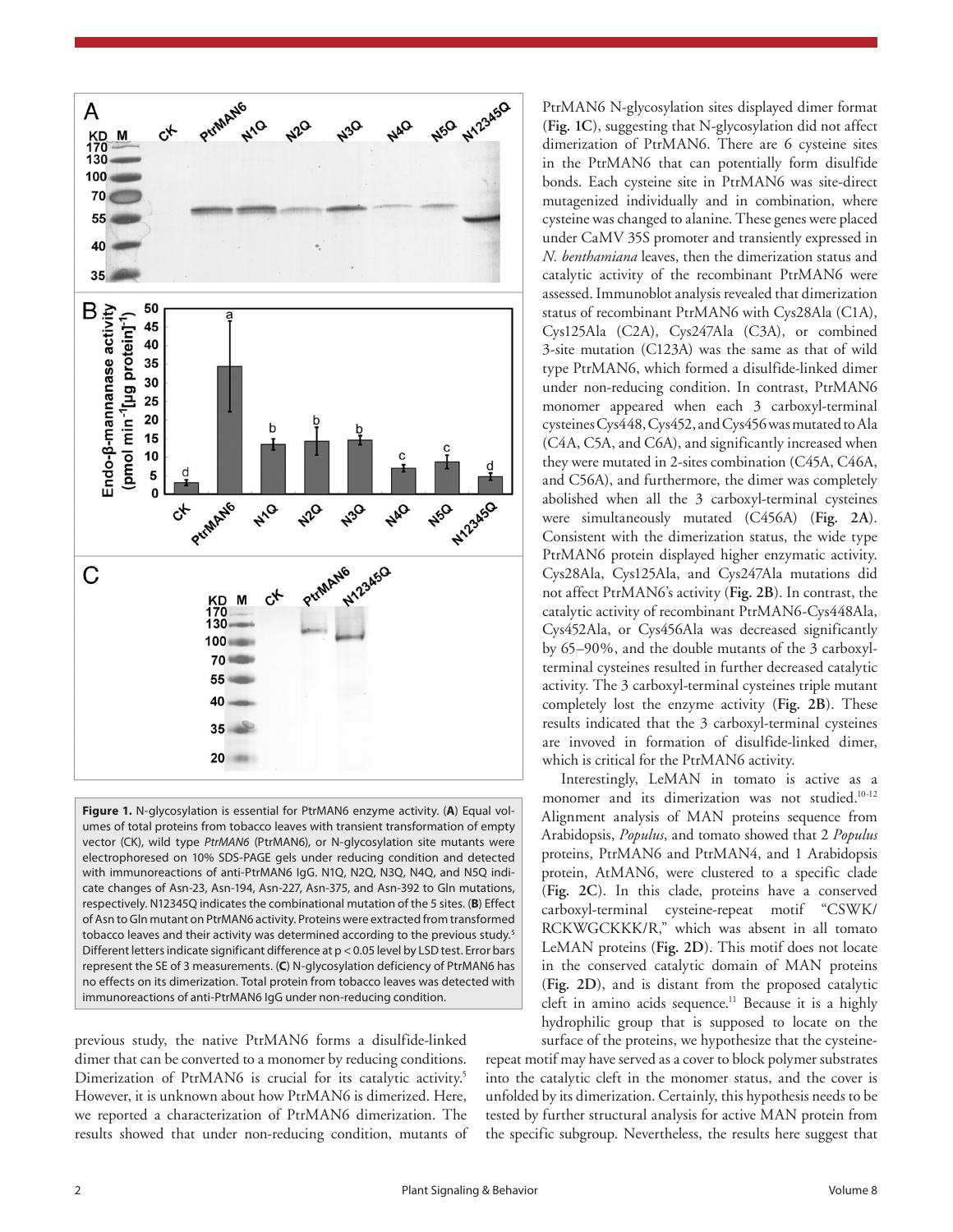

**Figure 2.** For figure legend, see next page.